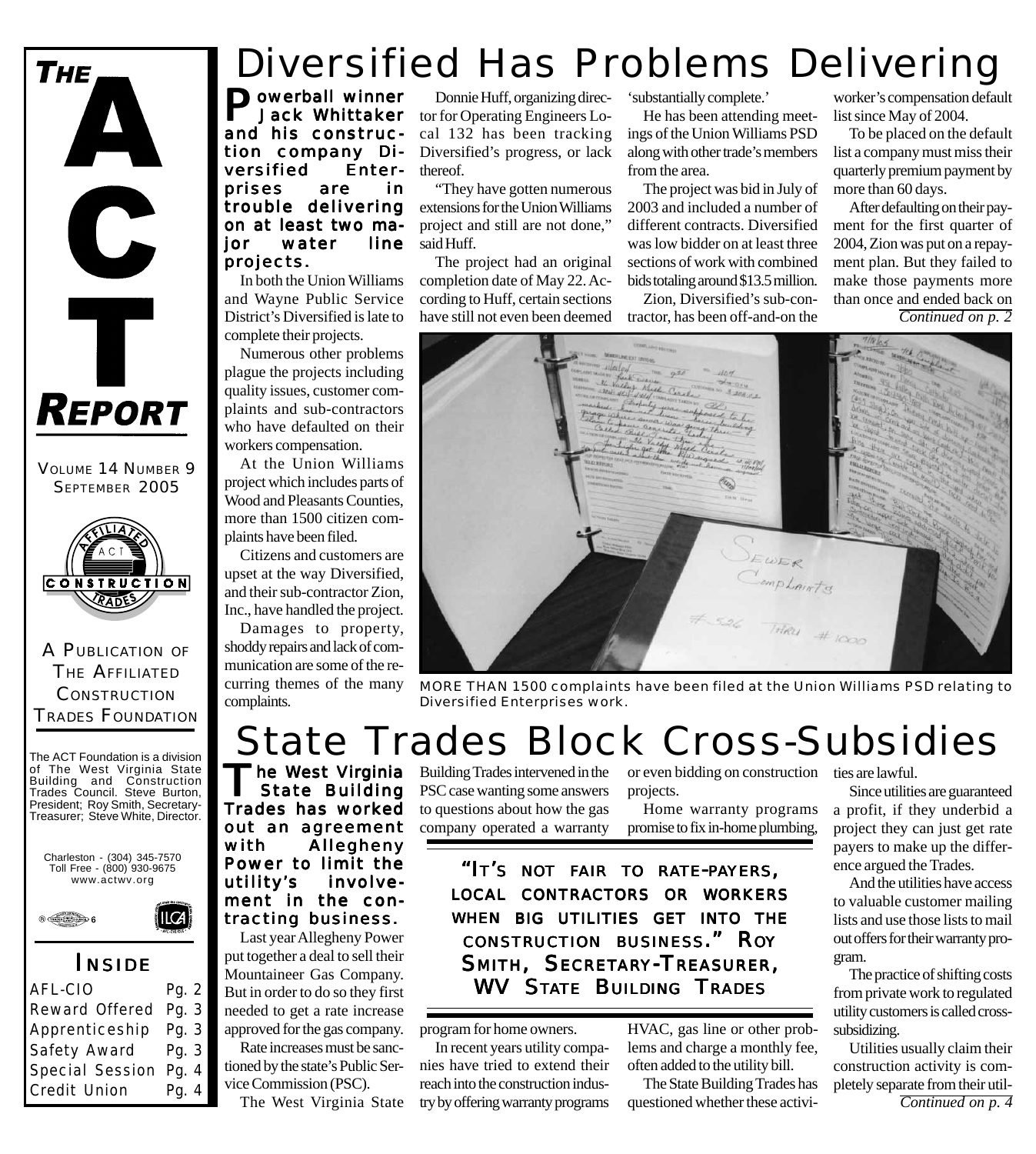## Solidarity Charters to Deal With AFL-CIO Break-Up PARTICIPATION FOR BUILDING TRADES UNRESOLVED

ter will be issued to a local union or district council traditionally and historically engaged in the

• A building trades local granted a solidarity charter must comply with the Plan for Settlement of Jurisdictional Dispute; • To determine whether a local building trades union seeking a solidarity charter must also re-affiliate with a central labor

• To set the method and amount of per-capita dues paid to the department and the applicable building trades council. Meanwhile at least one indus-

construction industry;

ealing with the aftermath of massive defections the AFL-CIO executive council has given the approval for new 'Solidarity Charters.'

The charters will allow those unions that have left to continue participation in state federations and local central labor councils.

But the action does not cover trade and industrial councils, including the Building and Construction Trades Department (BCTD).

Instead, the BCTD will be • To decide if a solidarity char-

#### *Diversified*

*CONTINUED FROM P. 1*

the default list in August.

According to workers compensation they are back on a repayment plan, for now.

Tim Millne, with the West Virginia Laborers' District Council, has been watching Diversified's Wayne county project.

In June 2004 Diversified was low bid on the million dollar project, just underbidding a local union contractor by \$26,000.

Although the project is almost done, the original completion date was July 15.

The project has also been plagued with numerous leaks. One estimate by a city of Wayne meter reader claimed 95 percent of line connections were leaking.

"Time is money," said Millne. "The second place bidder would have done this project on time, and without the quality problems and it would have easily been worth the bid difference."

Diversified has subcontracted much of the Wayne given time to review the charters.

A draft proposal was sent to executive council members August 12 for a fax-in vote.

However Building and Construction Trades Department President Ed Sullivan protested the 'fax-in vote' process.

Sullivan wrote to AFL-CIO President John Sweeney stating the issue deserved a face-to-face meeting and "consideration of alternative approaches, or amendments."

Sullivan wanted the BCTD to have four rights spelled out in the Charter.

Diversified's bonding company alerting them to the problems on

In addition, ACT researchers have uncovered some interesting documents regarding Whittaker and his former employer, Ohio based Holley Brothers Construction, Inc.

In the May 2002 issue of the ACT Report Holley Brothers Construction had walked away from approximately 17 projects

Jack Whittaker used various titles when working for Holley Brothers including Manager and

Whittaker and John Holley ended up suing each other in 2001. Within those suits ACT has uncovered details of their agreement that go beyond a typical employer-employee re-

the project.

in the state.

Vice President.

which is in bankruptcy.

#### work to Pipemasters Inc., lationship.

body; and,

Pipemasters and Zion are owned by the same people, Dallas Hoy Fellure and Ted Kaster. At the urging of Millne lawyers for the Wayne County PSD sent a letter on August 10 to Whittaker was entitled to 30 percent of the profit on each West Virginia project, or ten percent of the gross contract, whichever was less, in return for running all of the West Virginia work.

Holley Brothers still owes the West Virginia Workers Compensation Fund \$1 million in untrial union has asked to join the Building Trades Department.

The International Association of Machinists sent a letter to the BCTD requesting consideration for membership. The union is interested in "filling the void" for Millwright work according to news reports.

The same report mentioned the United Steelworkers has also approached the BCTD about membership.

The Machinists had once been a part of the BCTD but were expelled in the 1950's.

The Solidarity Charter proposal was approved August 30.

Solidarity Charters require locals to pay per-capita dues plus ten percent. Locals would have voting rights but members could not serve as officers in any state or local body.

Charters will not be issued to local unions seeking to re-affiliate with only some but not all state and local central bodies with which they were previously affiliated.

As the ACT Report goes to press a yet unconfirmed report has the union UNITE-HERE, which represents textile, hotel and restaurant workers also dropping out of the AFL-CIO.

paid premiums.

Diversified took over some of the Holley Brothers projects.

On one project, a water treatment plant in Naugutuck, Mingo County, Diversified took over the Holley Brothers project but ended up getting sued by the bonding company.

In February of this year Mid-State Surety Corp. filed suit

against Diversified alleging Diversified failed to complete the project and make it operational in a timely manner.

That suit is still active.

The documentation has been forwarded to the Workers Compensation fund with the request they review the Holley Brothers account and go after Whittaker for his share of the debt.



*THIS DIVERSIFIED PROJECT in Belington, Barbour County, was bid in May of 2004 and is one of many projects being reviewed by Trades Organizers.*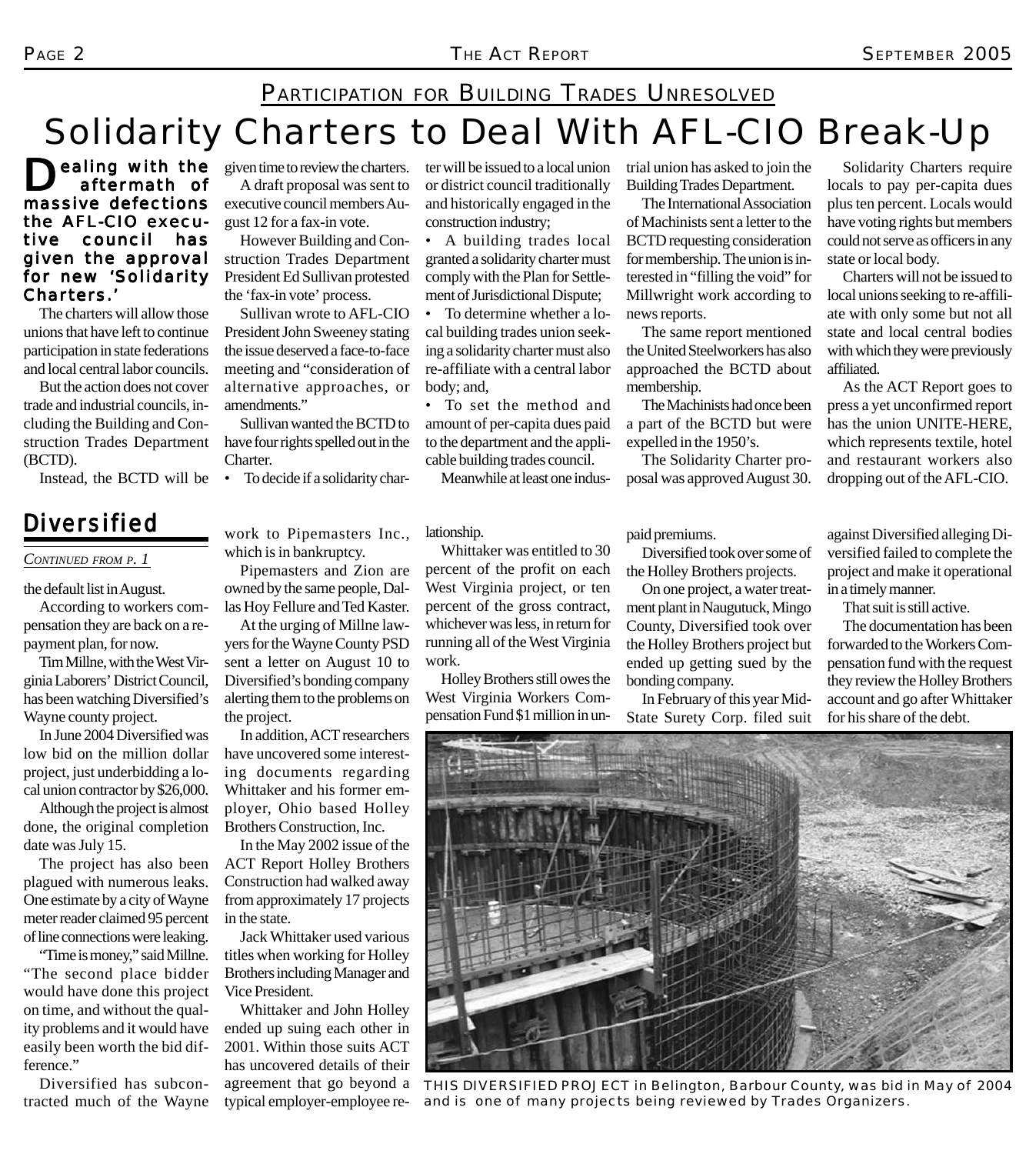## Union Workers, Contractors Add \$20,000 to Reward

 $\bigcup$  nion workers<br>and contractors in the Tri-State Building Trades area have added \$20,000 to a reward fund aimed at solving a hor rible murder case.

The case involved four teenagers who were shot to death last spring in Huntington.

It is suspected the murders were drug related and that the teenagers were simply caught in the wrong place at the wrong time.

On August 30 Steven Burton, business manager of the Tri-State Building and Construction Trades Council, and C.R. Neighborgall of Neighborgall Construction, presented the check on behalf of the council and the Tri-State Contractors Association.

Receiving the funds was Mary Lyons, the Huntington woman who established the reward, in front of the home at 1410 Charleston Ave., where the shootings took place. Family

members were present.

"We want to try to make a difference," Burton told Lyons. In tears, she responded with gratitude.

"This is such a bittersweet thing for the community to do," she said.

"We accept it with the greatest thankfulness."

The money came from the LEAD program (Labor, Education and Development), which is designed to finance drug testing in the workplace and provide safety training and equipment.

LEAD is a cooperative program managed by both union and management representatives.

"Through our LEAD program we have worked to eliminate drugs in the workplace," said Burton.

"We likewise believe there is no place for illegal drugs in our communities."

LEAD also sponsors a free magic show in schools that has reached approximately 500,000 students with its anti-drug, alcohol and tobacco message.

According to Burton, family members of the teens were on hand at the event. "They not only expressed their appreciation to local union workers and contractors, they told me they valued the role we play in building our community."

The May 22 shooting killed Dontéé Ward, 19, and Michael Dillon, 17, both of Huntington; Megan Poston, 16, of Barboursville; and Eddrick Clark, 18, of South Point, Ohio.

Supporters had raised \$14,993 for the fund previously.

## Painters, Electricians Accepting Apprenticeship Applications

#### **Painters District<br>Council 53's<br>Joint Apprentice-** Council 53's Apprenticeship and Training Committee is taking applications.

The Council will take applications during regular business hours, year round, with the exception of weekends and holidays, at their headquarters and local offices.

All applicants must meet the following minimum qualifications; • Be at least eighteen years old;

• Possess sufficient educational knowledge to complete the on-the-job and related training. Must have high school diploma or GED by the completion of the apprenticeship term;

• Be physically capable of performing the essential function of the apprenticeship program without posing a direct threat to their health and safety or that of others;

• All applications will be received without regard for race, color, religion, national origin or sex.

For more information call 304/ 343-8259 extension 12 or stop by one of the following offices:

Painters District Council 53 - 115 Spring Street, Charleston;

Painters Local 91 - Teamsters Building, 901 Market Street, Wheeling;

Painters Local 438 - 224 North 5<sup>th</sup> Street, Steubenville, OH;

Painters Local 804 - Stanley Technical Institute, 120 Linden Avenue, Clarksburg;

Painters Local 813 & 1072 - 2001 Pine Street, Kenova;

Painters Local 93 & 1144 - 512 33rd Street, Parkersburg.

● ● ● The Wheeling<br>Electrical Joint Apprenticeship and Training Committee is accepting year round applications.

Applicants must be at least 18 years of age, possess a valid drivers license, be a high school graduate or have earned a GED or two-year Associate Degree or higher.

Applicants also must earn a qualifying score on an aptitude test, show evidence of passing high school algebra or equivalent and provide official transcripts of high school and post high school training.

Selected applicants must pass a drug screening program and be residents of the either Ohio, Marshall or Wetzel Counties in WV or Belmont County, Ohio.

A \$20 application fee will be

required.

Each applicant who meets all basic requirements will be interviewed by the JATC.

For more information go to 82 Burkham Court, Wheeling, any

Monday through Friday from 8:00 to 11:30 am and 1:00 to 3:30 pm., except for holidays.

All applications will be received without regard to race, color, religion, national origin or sex.

Charleston Trades Recognized for Safety



*CHARLESTON BUILDING TRADES Business Manager Mike Matthews holds an award given by Babcock & Wilcox Construction Company.*

*The award credits the Council and its members for a successful project at the John Amos Plant of American Electric Power.*

*More than 750,000 manhours were worked safely on the Unit One SCR Installation project.*

*A similar award was also given to the Boilermakers, Iron Workers and UA.*